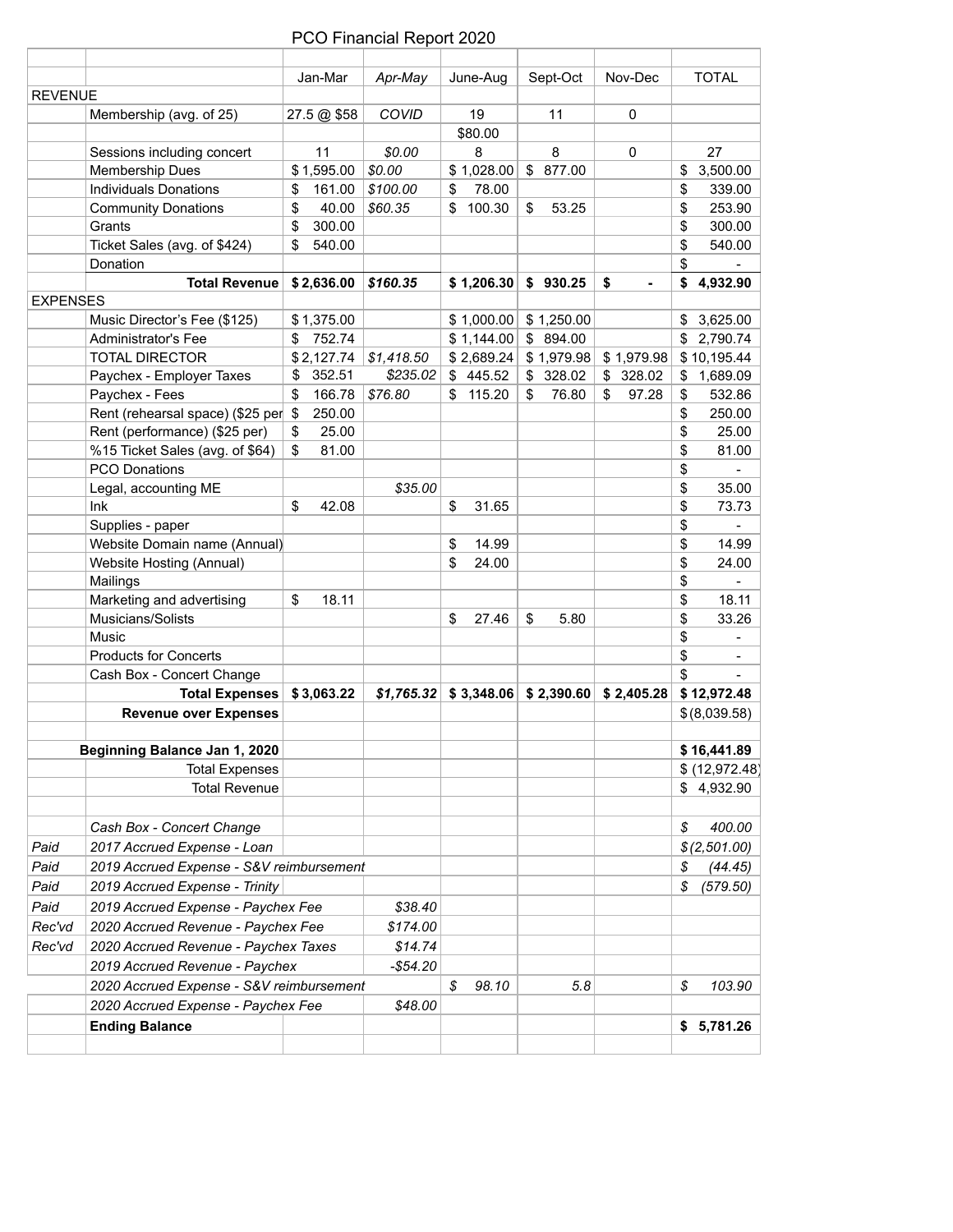|                 |                                                                    |                |                                          |                              |                                     | End of Winter                      |  |
|-----------------|--------------------------------------------------------------------|----------------|------------------------------------------|------------------------------|-------------------------------------|------------------------------------|--|
|                 |                                                                    | Jan-Mar        |                                          |                              |                                     | <b>TOTAL</b>                       |  |
| <b>REVENUE</b>  |                                                                    |                |                                          |                              |                                     |                                    |  |
|                 | Membership                                                         |                | 27 musicians at \$58; 1 musician at \$29 |                              |                                     |                                    |  |
|                 | Sessions including concert                                         | 11             |                                          |                              |                                     |                                    |  |
|                 |                                                                    |                |                                          |                              |                                     |                                    |  |
|                 | Membership Dues (avg. of \$150 \$                                  | 1,595.00       |                                          |                              |                                     | \$<br>1,595.00                     |  |
|                 | <b>Individuals Donations</b>                                       | \$<br>161.00   | Members                                  |                              |                                     | \$<br>161.00                       |  |
|                 | <b>Community Donations</b>                                         | \$<br>40.00    | 2 @ \$20                                 |                              |                                     | \$<br>40.00                        |  |
|                 | Grants                                                             | \$             | 300.00 $\vert$ Riley Fund                |                              |                                     | \$<br>300.00                       |  |
|                 | Ticket Sales (avg. of \$424)                                       | \$<br>540.00   |                                          | \$442 at door; \$98 advanced |                                     | \$<br>540.00                       |  |
|                 | Donation                                                           |                |                                          |                              |                                     |                                    |  |
|                 | <b>Total Revenue</b>                                               | \$<br>2,636.00 |                                          |                              |                                     | \$<br>2,636.00                     |  |
| <b>EXPENSES</b> |                                                                    |                |                                          |                              |                                     |                                    |  |
|                 | Music Director's Fee (\$125)                                       | \$<br>1,375.00 |                                          |                              |                                     |                                    |  |
|                 | Administrator's Fee                                                | \$<br>752.74   |                                          |                              |                                     |                                    |  |
|                 | <b>TOTAL DIRECTOR</b>                                              | \$<br>2,127.74 |                                          |                              |                                     | \$<br>2,127.74                     |  |
|                 | Paychex - Employer Taxes                                           | \$<br>352.51   |                                          |                              | Debited 367.28 overcharged \$14.74  | \$<br>352.51                       |  |
|                 | Paychex - Fees monthly                                             | \$<br>115.20   |                                          |                              | Debited 340.78 overcharged \$225.00 |                                    |  |
|                 | W2 charge                                                          | \$<br>76.58    | \$                                       | 76.58                        |                                     |                                    |  |
|                 | Credit for State Id                                                | \$<br>(25.00)  | \$                                       | (25.00)                      |                                     |                                    |  |
|                 | <b>TOTAL Paychex Fee</b>                                           | \$<br>166.78   |                                          |                              | Debited 340.78 overcharged \$174.00 | 166.78                             |  |
|                 | Rent (rehearsal space) (\$25 per                                   | 250.00         |                                          |                              |                                     | \$                                 |  |
|                 |                                                                    | \$<br>25.00    |                                          |                              |                                     | \$<br>250.00                       |  |
|                 | Rent (performance) (\$25 per)                                      | \$             |                                          |                              |                                     | \$<br>25.00                        |  |
|                 | %15 Ticket Sales (avg. of \$64)                                    | \$<br>81.00    |                                          |                              |                                     | \$<br>81.00                        |  |
|                 | <b>PCO Donations</b>                                               |                |                                          |                              |                                     | \$<br>$\blacksquare$               |  |
|                 | Legal, accounting ME                                               |                |                                          |                              |                                     | \$<br>$\blacksquare$               |  |
|                 | Ink                                                                | \$<br>42.08    |                                          |                              |                                     | \$<br>42.08                        |  |
|                 | Supplies - paper                                                   |                |                                          |                              |                                     | \$<br>÷,                           |  |
|                 | Website Domain name (Annual)                                       |                |                                          |                              |                                     | \$<br>$\blacksquare$               |  |
|                 | Website Hosting (Annual)                                           |                |                                          |                              |                                     | \$<br>$\blacksquare$               |  |
|                 | Mailings                                                           |                |                                          |                              |                                     | \$<br>$\blacksquare$               |  |
|                 | Marketing and advertising                                          | \$<br>18.11    |                                          |                              |                                     | \$<br>18.11                        |  |
|                 | Musicians/Solists                                                  |                |                                          |                              |                                     | \$<br>$\qquad \qquad \blacksquare$ |  |
|                 | Music                                                              |                |                                          |                              |                                     | \$<br>$\blacksquare$               |  |
|                 | <b>Products for Concerts</b>                                       |                |                                          |                              |                                     | \$<br>$\sim$                       |  |
|                 | Cash Box - Concert Change                                          |                |                                          |                              |                                     | \$<br>$\blacksquare$               |  |
|                 | Total Expenses   \$                                                | 3,063.22       |                                          |                              |                                     | \$<br>3,063.22                     |  |
|                 | <b>Revenue over Expenses</b>                                       |                |                                          |                              |                                     | \$<br>(427.22)                     |  |
|                 |                                                                    |                |                                          |                              |                                     |                                    |  |
|                 | Beginning Balance Jan 1, 2020                                      |                |                                          |                              |                                     | \$<br>16,441.89                    |  |
|                 | <b>Total Expenses</b>                                              |                |                                          |                              |                                     | \$<br>2,636.00                     |  |
|                 | <b>Total Revenue</b>                                               |                |                                          |                              |                                     | \$<br>(3,063.22)                   |  |
|                 |                                                                    |                |                                          |                              |                                     |                                    |  |
| Paid            | Accrued Expense 2017 - Loan                                        | \$2,501        |                                          | underpaid \$1                |                                     | \$<br>(2,500.00)                   |  |
| Paid            | Accrued Expense 2019 - S&V reimbursement \$44.45 over paid \$9.97  |                |                                          |                              |                                     | \$<br>(54.42)                      |  |
|                 |                                                                    |                |                                          |                              |                                     | \$<br>(154.50)                     |  |
| Paid            | Accrued Expense 2019 - Trinity \$579.50 - \$154.50 = \$425 balance |                |                                          |                              |                                     |                                    |  |
|                 | Accrued Expense 2019 - Paychex Fee                                 |                | \$38.40                                  |                              |                                     |                                    |  |
|                 | Accrued Revenue 2019 - Paychex                                     |                | $-$ \$54.20                              |                              |                                     |                                    |  |
|                 |                                                                    |                |                                          |                              |                                     |                                    |  |
|                 | Accrued Expense 2020 - Trinity                                     |                |                                          |                              |                                     | \$356.00                           |  |
|                 | Accrued Revenue 2020 - Paychex Fee                                 |                |                                          |                              |                                     | \$<br>(174.00)                     |  |
|                 | Accrued Revenue 2020 - Paychex Taxes                               |                |                                          |                              |                                     | \$<br>(14.74)                      |  |
|                 |                                                                    |                |                                          |                              |                                     |                                    |  |
|                 | Ending Balance 3/31/20                                             |                |                                          |                              |                                     | \$<br>13,473.01                    |  |
|                 |                                                                    |                |                                          |                              |                                     |                                    |  |
|                 |                                                                    |                |                                          |                              |                                     |                                    |  |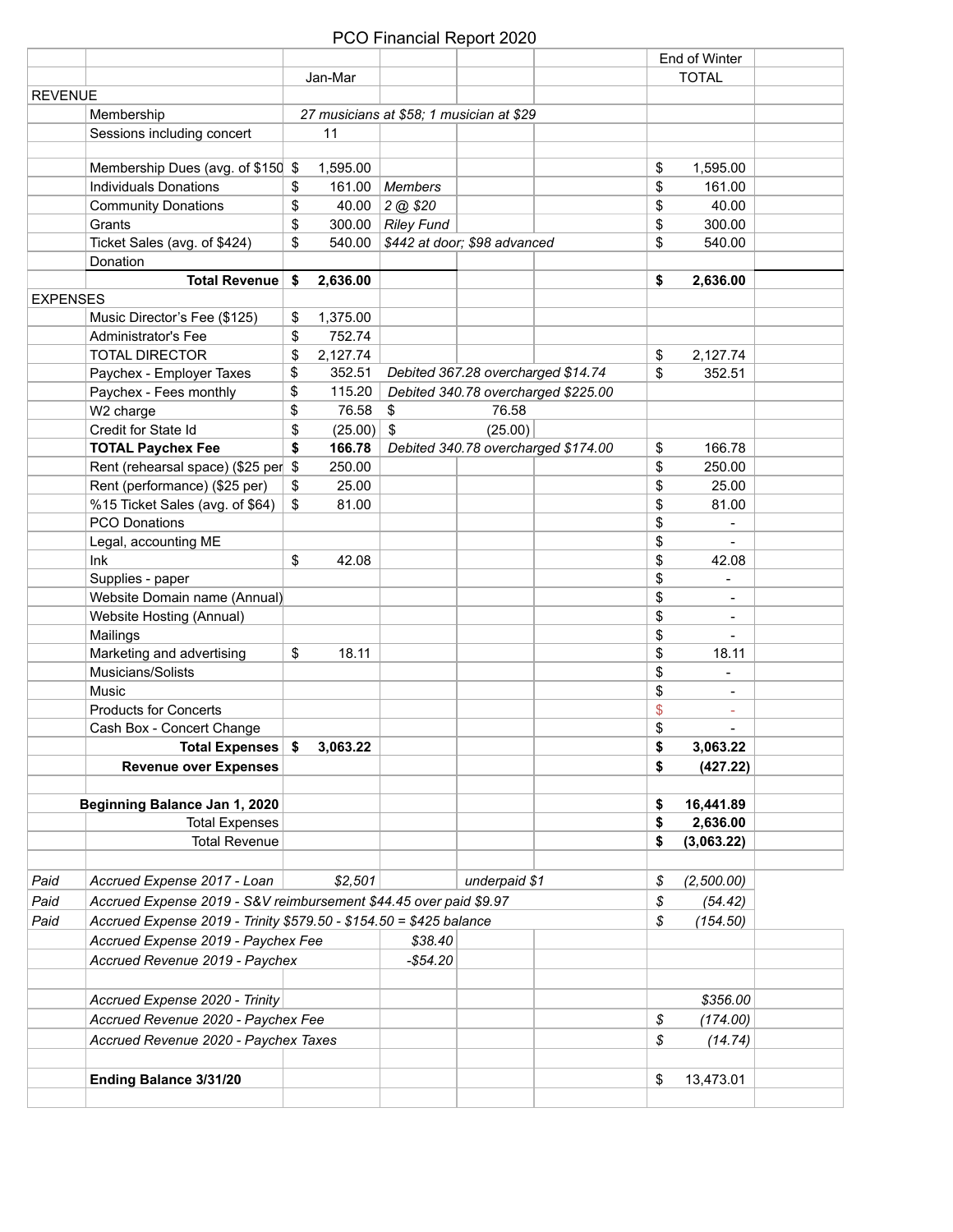|                 |                                                                           | Apr-May          |              | <b>TOTAL</b>         |
|-----------------|---------------------------------------------------------------------------|------------------|--------------|----------------------|
| <b>REVENUE</b>  |                                                                           |                  |              |                      |
|                 | Membership                                                                | COVID            |              |                      |
|                 | Sessions including concert                                                | Video (4 people) |              | 0                    |
|                 | Membership Dues                                                           | \$0.00           |              | \$                   |
|                 | <b>Individuals Donations</b>                                              | \$100.00         | 1 musician   | \$<br>100.00         |
|                 | <b>Community Donations</b>                                                | \$60.35          | <b>CLYNK</b> | \$<br>60.35          |
|                 | Grants                                                                    |                  |              | \$                   |
|                 | <b>Ticket Sales</b>                                                       |                  |              | \$<br>$\blacksquare$ |
|                 | Donation                                                                  |                  |              | \$<br>$\blacksquare$ |
|                 | <b>Total Revenue</b>                                                      | \$160.35         |              | \$<br>160.35         |
| <b>EXPENSES</b> |                                                                           |                  |              |                      |
|                 | Music Director's Fee                                                      |                  |              | \$<br>$\blacksquare$ |
|                 | <b>Administrator's Fee</b>                                                |                  |              | \$<br>$\sim$         |
|                 | <b>TOTAL DIRECTOR</b>                                                     | \$1,418.50       |              | \$<br>1,418.50       |
|                 | Paychex - Employer Taxes                                                  | \$235.02         |              | \$<br>235.02         |
|                 | Paychex - Fees                                                            | \$76.80          |              | \$<br>76.80          |
|                 | Rent (rehearsal space) (\$25 per)                                         |                  |              | \$<br>$\blacksquare$ |
|                 | Rent (performance) (\$25 per)                                             |                  |              | \$<br>$\blacksquare$ |
|                 | %15 Ticket Sales (avg. of \$64)                                           |                  |              | \$<br>$\blacksquare$ |
|                 | <b>PCO Donations</b>                                                      |                  |              | \$<br>$\blacksquare$ |
|                 | Legal, accounting ME                                                      | \$35.00          |              | \$<br>35.00          |
|                 | Ink                                                                       |                  |              | \$<br>$\blacksquare$ |
|                 | Supplies - paper                                                          |                  |              | \$<br>$\blacksquare$ |
|                 | Website Domain name (Annual)                                              |                  |              | \$<br>$\blacksquare$ |
|                 | Website Hosting (Annual)                                                  |                  |              | \$<br>$\blacksquare$ |
|                 | Mailings                                                                  |                  |              | \$<br>$\blacksquare$ |
|                 | Marketing and advertising                                                 |                  |              | \$<br>$\blacksquare$ |
|                 | Musicians/Solists                                                         |                  |              | \$<br>$\blacksquare$ |
|                 | Music                                                                     |                  |              | \$<br>$\blacksquare$ |
|                 | <b>Products for Concerts</b>                                              |                  |              | \$<br>$\blacksquare$ |
|                 | Cash Box - Concert Change                                                 |                  |              | \$<br>$\blacksquare$ |
|                 | <b>Total Expenses</b>                                                     | \$1,765.32       |              | 1,765.32<br>\$       |
|                 | <b>Revenue over Expenses</b>                                              |                  |              | \$(1,604.97)         |
|                 |                                                                           |                  |              |                      |
|                 | <b>Beginning Balance 4/1/20</b>                                           |                  |              | \$13,473.01          |
|                 | Revenue                                                                   |                  |              | 160.35<br>\$         |
|                 | <b>Expenses</b>                                                           |                  |              | \$(1,765.32)         |
| Rec'vd          | Accrued Revenue 2020 - Paychex Fee \$174 -\$174 = 0 balance               |                  |              | \$174.00             |
| Rec'vd          | Accrued Revenue 2020 - Paychex Taxes \$14.74 - \$14.28-\$0.46 = 0 balance |                  |              | \$14.74              |
| Paid            | Trinity Expense 2020 - \$356                                              |                  |              | \$<br>(356.00)       |
|                 | Ending Balance 5/31/20                                                    |                  |              | \$11,700.78          |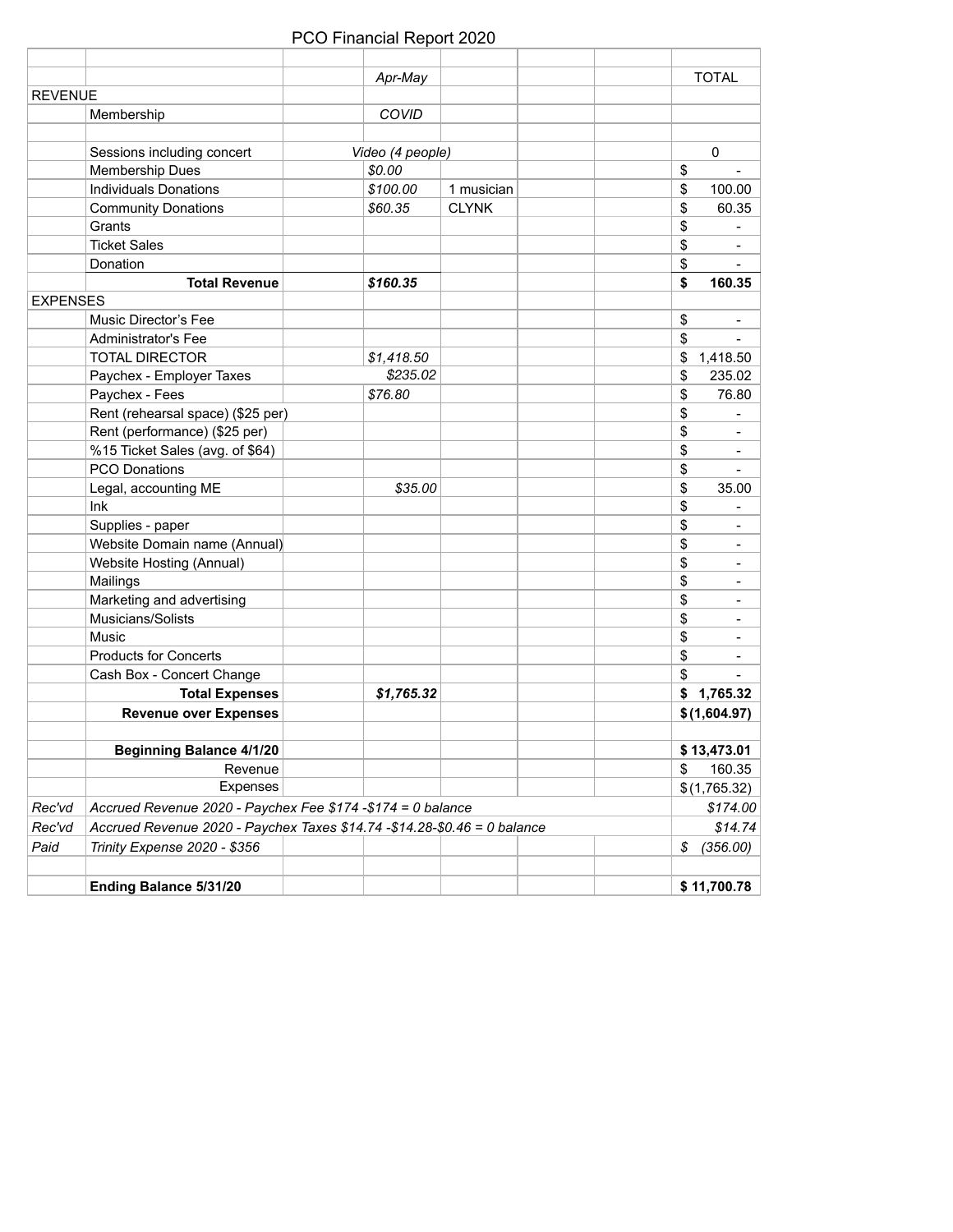| June-Aug                                                               | <b>TOTAL</b>                      |
|------------------------------------------------------------------------|-----------------------------------|
| <b>REVENUE</b>                                                         |                                   |
| Membership<br>$19 = 10$ (\$80) + 1(\$48) + 2(\$36) + 3(\$24) + 3(\$12) |                                   |
| 8<br>Sessions                                                          | 8                                 |
|                                                                        |                                   |
| Membership Dues<br>\$1,028.00                                          | 1,028.00<br>\$                    |
| <b>Individuals Donations</b><br>\$<br>78.00<br>3 Musicians             | \$<br>78.00                       |
| <b>CLYNK</b><br><b>Community Donations</b><br>\$<br>100.30             | \$<br>100.30                      |
| Grants                                                                 | \$                                |
| <b>Ticket Sales</b>                                                    | \$<br>÷,                          |
| Donation                                                               | \$<br>$\blacksquare$              |
| Total Revenue   \$1,206.30                                             | \$1,206.30                        |
| <b>EXPENSES</b>                                                        |                                   |
| Music Director's Fee (\$125)<br>\$1,000.00                             | \$1,000.00                        |
| Administrator's Fee<br>\$1,144.00                                      | \$1,144.00                        |
| <b>TOTAL DIRECTOR</b><br>\$2,689.24                                    | \$2,689.24                        |
| \$445.52<br>Paychex - Employer Taxes                                   | $\sqrt[6]{\frac{1}{2}}$<br>445.52 |
| Paychex - Fees<br>\$115.20                                             | \$<br>115.20                      |
| Rent (rehearsal space) (\$25 per)                                      | \$<br>÷,                          |
| Rent (performance) (\$25 per)                                          | \$<br>$\blacksquare$              |
| %15 Ticket Sales (avg. of \$64)                                        | \$<br>$\blacksquare$              |
| <b>PCO Donations</b>                                                   | \$<br>$\blacksquare$              |
| Legal, accounting ME                                                   | \$                                |
| lnk<br>S&V<br>\$<br>31.65                                              | \$<br>31.65                       |
| Supplies - paper                                                       | \$<br>L.                          |
| Website Domain name (Annual) \$<br>S&V<br>14.99                        | \$<br>14.99                       |
| \$<br>Website Hosting (Annual)<br>24.00<br>S&V                         | \$<br>24.00                       |
| Mailings                                                               | \$<br>$\blacksquare$              |
| Marketing and advertising                                              | \$                                |
| \$<br>Musicians/Solists<br>27.46<br>S&V - Masks & 2 flute covers       | \$<br>27.46                       |
| Music                                                                  | \$                                |
| <b>Products for Concerts</b>                                           | \$<br>÷,                          |
| Cash Box - Concert Change                                              | \$<br>$\blacksquare$              |
| <b>Total Expenses</b><br>\$3,348.06                                    | \$3,348.06                        |
| <b>Revenue over Expenses</b>                                           | \$(2,141.76)                      |
| <b>Beginning Balance 6/1/20</b>                                        | \$11,700.78                       |
| <b>Total Expenses</b>                                                  | \$(3,348.06)                      |
| <b>Total Revenue</b>                                                   | \$1,206.30                        |

|        | Accrued Revenue -Musicians                   |                                                                        |           |       |  |  | S | (120.00)   |
|--------|----------------------------------------------|------------------------------------------------------------------------|-----------|-------|--|--|---|------------|
|        | Accrued Expense 2020 - S&V reimbursement     |                                                                        |           | 98.10 |  |  |   | 98.10      |
|        |                                              |                                                                        |           |       |  |  |   |            |
| Rec'vd |                                              | Accrued Revenue 2020 - S&V reimbursement & Ioan adj (\$9.97-\$1=\$8.97 |           |       |  |  |   |            |
| Paid   | Accrued Expense 2019 - Trinity \$425 Balance |                                                                        |           |       |  |  |   | (425.00)   |
|        |                                              |                                                                        |           |       |  |  |   |            |
|        | Accrued Revenue 2019 - Paychex               |                                                                        | -\$54.201 |       |  |  |   |            |
|        | <b>Ending Balance 8/31/20</b>                |                                                                        |           |       |  |  |   | \$9,121.09 |
|        |                                              |                                                                        |           |       |  |  |   |            |

| <b>Ending Balance</b> |  |  | \$18,242.18 |
|-----------------------|--|--|-------------|
|                       |  |  |             |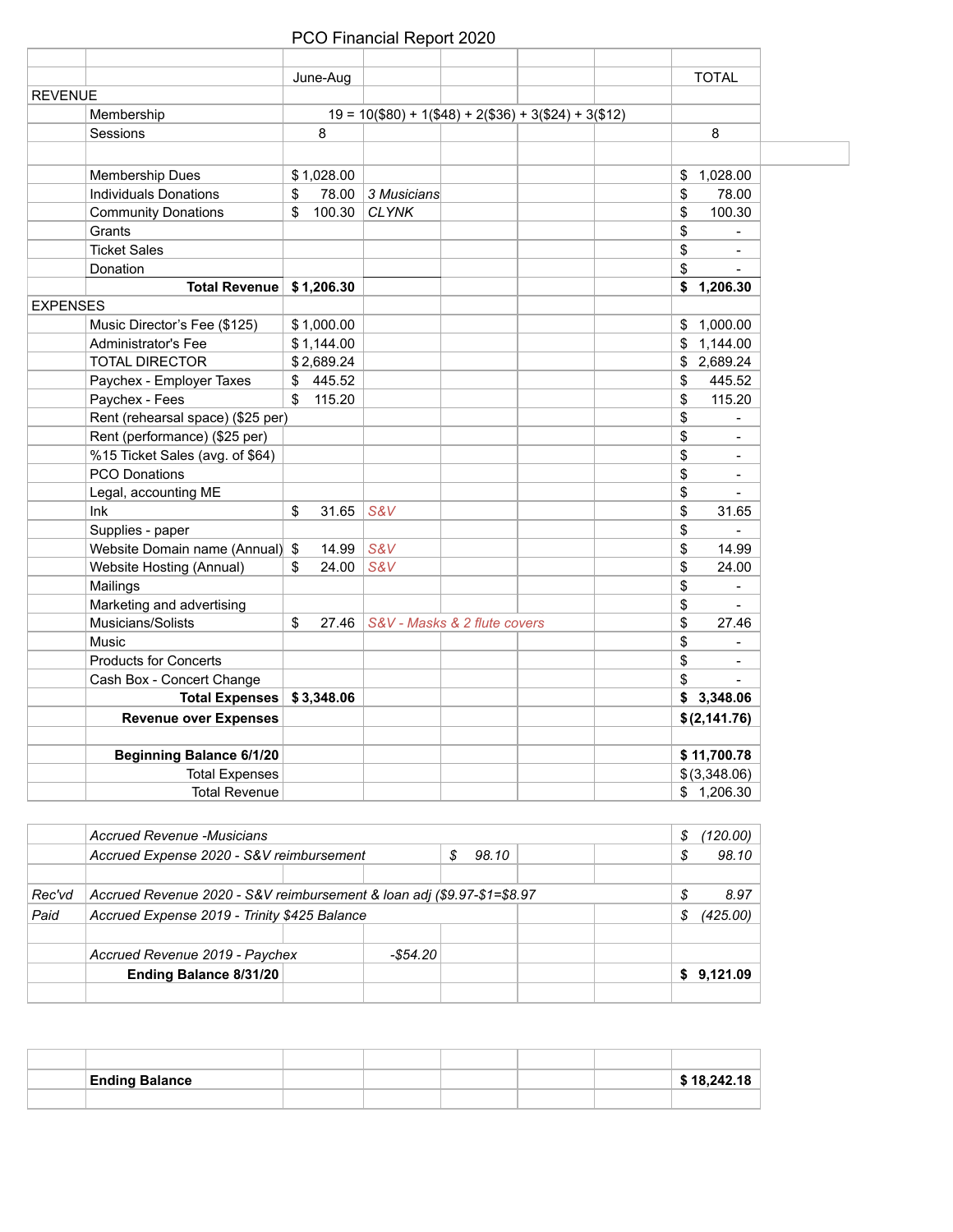|                 |                                   | Sept-Oct     |                        |                                     |        | <b>TOTAL</b>                 |
|-----------------|-----------------------------------|--------------|------------------------|-------------------------------------|--------|------------------------------|
| <b>REVENUE</b>  |                                   |              |                        |                                     |        |                              |
|                 | Membership                        |              |                        | $12 = 9$ (\$85) + 1(\$36) + 1(\$12) |        |                              |
|                 |                                   |              |                        |                                     |        |                              |
|                 | Sessions                          | 8            |                        |                                     |        | 8                            |
|                 | Membership Dues                   | \$<br>873.00 |                        |                                     | \$     | 873.00                       |
|                 | <b>Individuals Donations</b>      | \$<br>4.00   |                        |                                     | \$     | 4.00                         |
|                 | <b>Community Donations</b>        | \$<br>53.25  | <b>CLYNK</b>           |                                     | \$     | 53.25                        |
|                 | Grants                            |              |                        |                                     | \$     | ä,                           |
|                 | <b>Ticket Sales</b>               |              |                        |                                     | \$     | $\blacksquare$               |
|                 | Donation                          |              |                        |                                     | \$     |                              |
|                 | <b>Total Revenue</b>              | \$<br>930.25 |                        |                                     | \$     | 930.25                       |
| <b>EXPENSES</b> |                                   |              |                        |                                     |        |                              |
|                 | Music Director's Fee (\$125)      | \$1,250.00   |                        |                                     |        | \$1,250.00                   |
|                 | <b>Administrator's Fee</b>        | \$894.00     |                        |                                     | \$     | 894.00                       |
|                 | <b>TOTAL DIRECTOR</b>             | \$1,979.98   |                        |                                     | \$     | 1,979.98                     |
|                 | Paychex - Employer Taxes          | \$<br>328.02 |                        |                                     | \$     | 328.02                       |
|                 | Paychex - Fees                    | \$<br>76.80  |                        |                                     | \$     | 76.80                        |
|                 | Rent (rehearsal space) (\$25 per) |              |                        |                                     | \$     |                              |
|                 | Rent (performance) (\$25 per)     |              |                        |                                     | \$     | $\blacksquare$               |
|                 | %15 Ticket Sales (avg. of \$64)   |              |                        |                                     | \$     | $\blacksquare$               |
|                 | <b>PCO Donations</b>              |              |                        |                                     | \$     | $\frac{1}{2}$                |
|                 | Legal, accounting ME              |              |                        |                                     | \$     | ÷,                           |
|                 | Ink                               |              |                        |                                     | \$     | $\blacksquare$               |
|                 | Supplies - paper                  |              |                        |                                     | \$     | $\overline{a}$               |
|                 | Website Domain name (Annual)      |              |                        |                                     | \$     | $\blacksquare$               |
|                 | Website Hosting (Annual)          |              |                        |                                     | \$     | $\qquad \qquad \blacksquare$ |
|                 | Mailings                          |              |                        |                                     | \$     | $\blacksquare$               |
|                 | Marketing and advertising         |              |                        |                                     | \$     |                              |
|                 | Musicians/Solists                 | \$<br>5.80   | S &V 3 Panel Protector |                                     | \$     | 5.80                         |
|                 | Music                             |              |                        |                                     | \$     | $\blacksquare$               |
|                 | <b>Products for Concerts</b>      |              |                        |                                     | \$     |                              |
|                 | <b>Total Expenses</b>             |              |                        |                                     |        | \$2,390.60                   |
|                 | <b>Revenue over Expenses</b>      |              |                        |                                     |        | \$(1,460.35)                 |
|                 |                                   |              |                        |                                     |        |                              |
|                 | <b>Beginning Balance 9/1/20</b>   |              |                        |                                     |        | \$9,121.09                   |
|                 | <b>Total Expenses</b>             |              |                        |                                     |        | \$(2,390.60)                 |
|                 | <b>Total Revenue</b>              |              |                        |                                     | \$     | 930.25                       |
|                 |                                   |              |                        |                                     |        |                              |
| Rec'vd          | Cash Box - Concert Change         |              |                        |                                     | \$     | 400.00                       |
|                 |                                   |              |                        |                                     | $\sim$ | 10000                        |

| Rec'vd | Cash Box - Concert Change                     |            |       |  | S | 400.00     |
|--------|-----------------------------------------------|------------|-------|--|---|------------|
| Rec'vd | 2020 Accrued Revenue Musicians \$120          |            |       |  |   | 120.00     |
|        | 2020 Accrued Revenue Musicians \$60           |            |       |  | S | (60.00)    |
|        | 2020 Accrued Expense 2020 - S&V reimbursement |            | 98.10 |  | S | 5.80       |
|        | 2019 Accrued Revenue 2019 - Paychex           | -\$54.20 \ |       |  |   |            |
|        |                                               |            |       |  |   |            |
|        | Ending Balance 10/31/20                       |            |       |  |   | \$8,126.54 |
|        |                                               |            |       |  |   |            |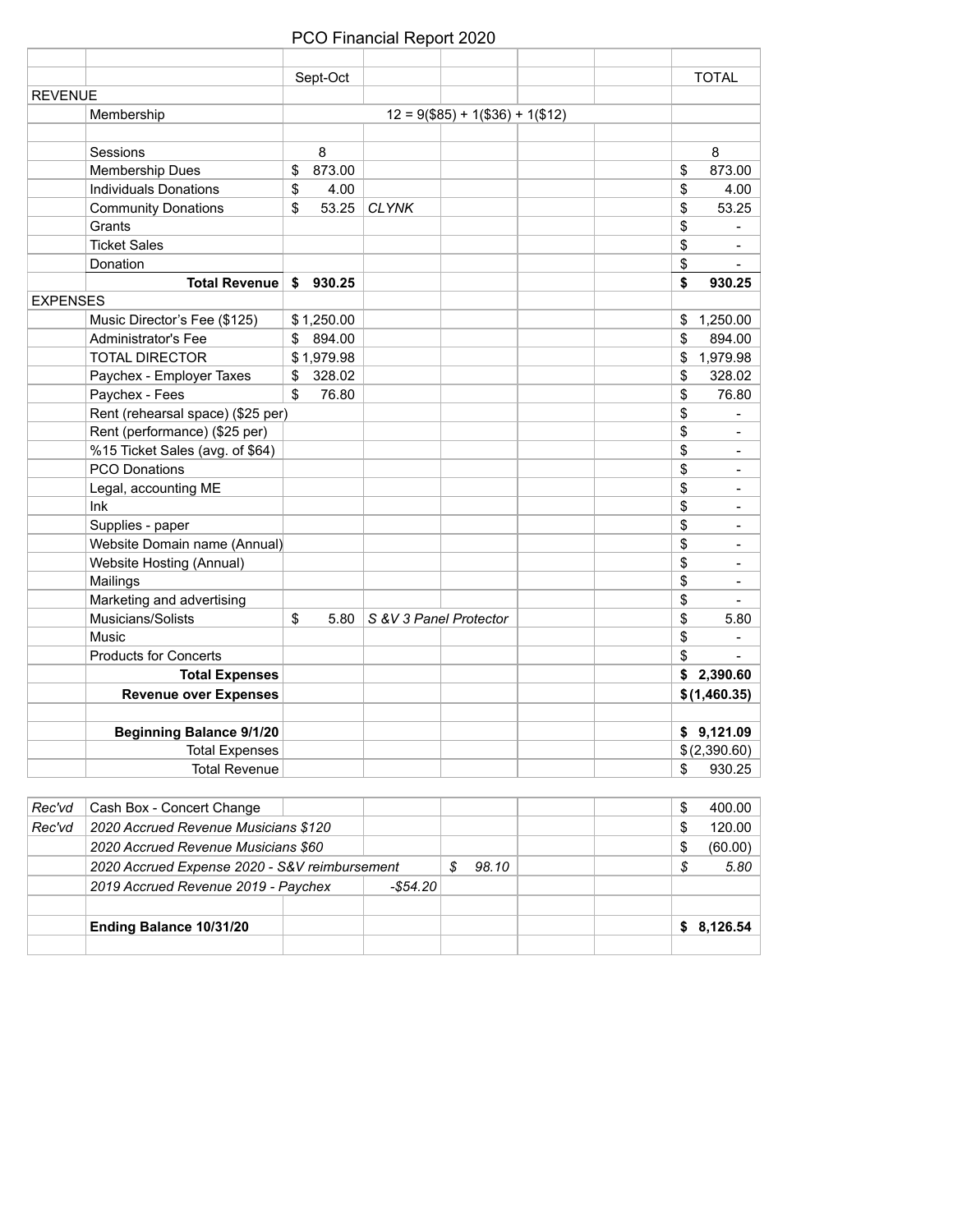|                                  | Nov-Dec                      |    |    |                      |    | <b>TOTAL</b>         |
|----------------------------------|------------------------------|----|----|----------------------|----|----------------------|
| <b>REVENUE</b>                   |                              |    |    |                      |    |                      |
| Membership                       |                              |    |    |                      |    |                      |
|                                  |                              |    |    |                      |    |                      |
| Sessions including concert       | 0                            |    |    |                      |    | 0                    |
| Membership Dues                  |                              |    |    |                      |    | \$                   |
| <b>Individuals Donations</b>     |                              |    |    |                      |    | \$<br>$\blacksquare$ |
| <b>Community Donations</b>       |                              |    |    |                      |    | \$<br>$\blacksquare$ |
| Grants                           |                              |    |    |                      |    | \$<br>$\blacksquare$ |
| <b>Ticket Sales</b>              |                              |    |    |                      |    | \$<br>$\frac{1}{2}$  |
| Donation                         |                              |    |    |                      |    | \$<br>$\frac{1}{2}$  |
| Total Revenue   \$               | $\overline{\phantom{0}}$     |    |    |                      |    | \$<br>$\blacksquare$ |
| <b>EXPENSES</b>                  |                              |    |    |                      |    |                      |
| Music Director's Fee             |                              |    |    |                      |    | \$<br>ä,             |
| Administrator's Fee              |                              |    |    |                      |    | \$<br>$\blacksquare$ |
| <b>TOTAL DIRECTOR</b>            | \$1,979.98                   |    |    |                      |    | \$<br>1,979.98       |
| Paychex - Employer Taxes         | 328.02<br>\$                 |    |    |                      |    | 328.02<br>\$         |
| Paychex - Fees                   | \$<br>97.28                  |    |    |                      |    | \$<br>97.28          |
| Rent (rehearsal space)           |                              |    |    |                      |    | \$                   |
| Rent (performance)               |                              |    |    |                      |    | \$<br>$\overline{a}$ |
| %15 Ticket Sales                 |                              |    |    |                      |    | \$<br>$\blacksquare$ |
| <b>PCO Donations</b>             |                              |    |    |                      |    | \$<br>$\blacksquare$ |
| Legal, accounting ME             |                              |    |    |                      |    | \$<br>÷,             |
| Ink                              |                              |    |    |                      |    | \$<br>$\blacksquare$ |
| Supplies - paper                 |                              |    |    |                      |    | \$<br>$\blacksquare$ |
| Website Domain name (Annual)     |                              |    |    |                      |    | \$<br>$\blacksquare$ |
| Website Hosting (Annual)         |                              |    |    |                      |    | \$<br>$\frac{1}{2}$  |
| Mailings                         |                              |    |    |                      |    | \$<br>$\blacksquare$ |
| Marketing and advertising        |                              |    |    |                      |    | \$<br>$\blacksquare$ |
| Musicians/Solists                |                              |    |    |                      |    | \$<br>$\blacksquare$ |
| Music                            |                              |    |    |                      |    | \$<br>÷,             |
| <b>Products for Concerts</b>     |                              |    |    |                      |    | \$<br>$\blacksquare$ |
|                                  |                              |    |    |                      |    |                      |
| Total Expenses \$                | $\qquad \qquad \blacksquare$ | \$ | ÷, | \$<br>$\blacksquare$ | \$ | \$2,405.28           |
| <b>Revenue over Expenses</b>     |                              |    |    |                      |    | \$(2,405.28)         |
|                                  |                              |    |    |                      |    |                      |
| <b>Beginning Balance 11/1/20</b> |                              |    |    |                      |    | \$8,126.54           |
| <b>Total Expenses</b>            |                              |    |    |                      |    | \$(2,405.28)         |
| <b>Total Revenue</b>             |                              |    |    |                      |    | \$<br>$\overline{a}$ |

| Rec'vd | 2020 Accrued Revenue -Musicians -\$60                                            |          |  | J. | 60.00       |
|--------|----------------------------------------------------------------------------------|----------|--|----|-------------|
|        |                                                                                  |          |  |    |             |
|        | 2019 Accrued Revenue - Paychex                                                   | -\$54.20 |  |    |             |
|        | 2020 Accrued Expense - S&V reimbursement \$98.10 + 5.80 = \$103.90 (pd 12/18/20) |          |  |    |             |
|        |                                                                                  |          |  |    |             |
|        | <b>Ending Balance</b>                                                            |          |  |    | \$ 5,781.26 |
|        |                                                                                  |          |  |    |             |